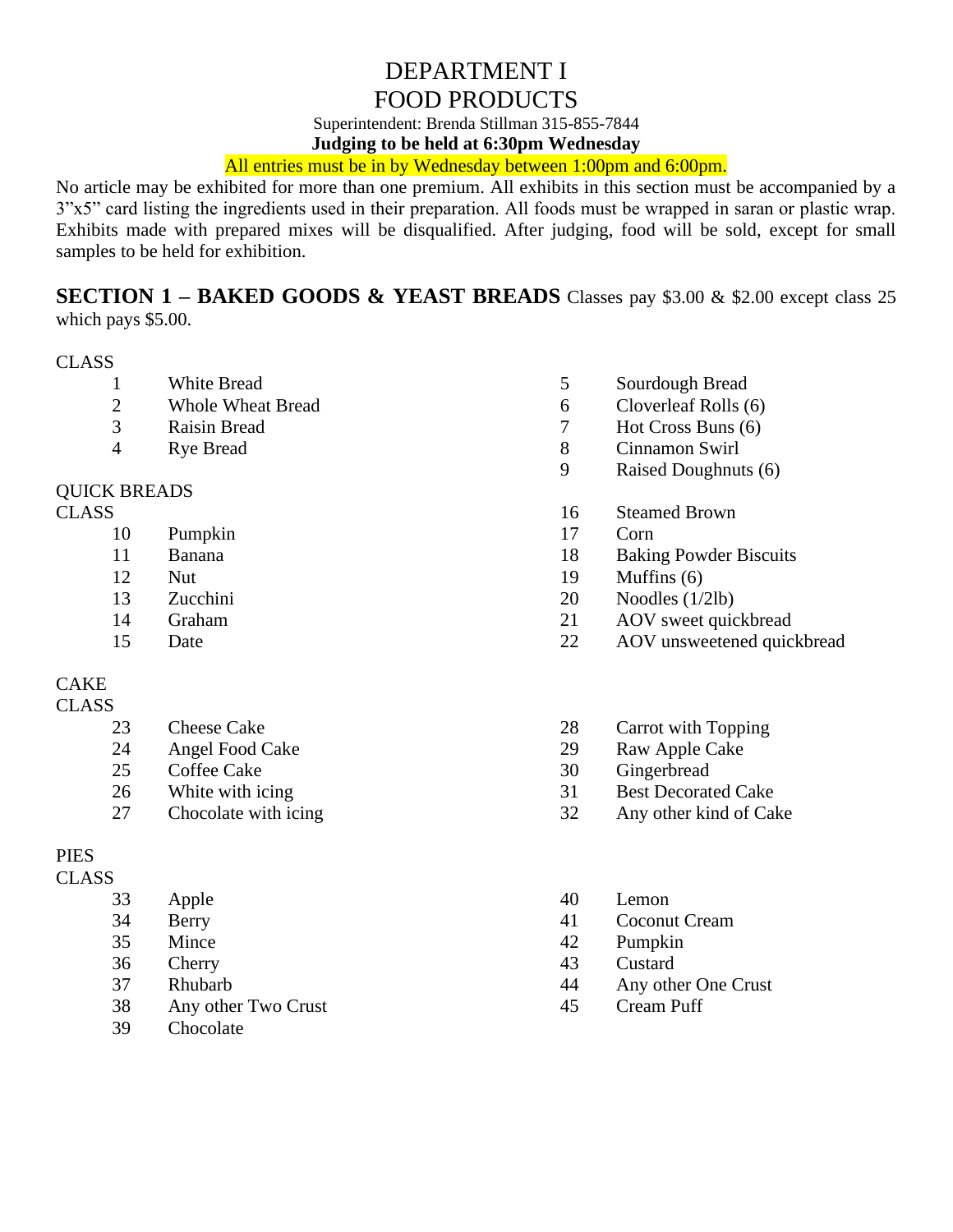| 46           | Sugar                                                        | 52            | Chocolate Chip     |
|--------------|--------------------------------------------------------------|---------------|--------------------|
| 47           | Snickerdoodles                                               | 53            | <b>Bar Cookie</b>  |
| 48           | <b>Molasses</b>                                              | 54            | <b>Brownies</b>    |
| 49           | Filled                                                       | 55            | Any other kind     |
| 50           | <b>Peanut Butter</b>                                         | 56            | <b>Fried Cakes</b> |
| 51           | Oatmeal                                                      |               |                    |
|              | <b>SECTION 2 – CANDY</b> Entry 1/4 Pound – $1^{st}$ - \$5.00 | $2nd - $3.00$ |                    |
| <b>CLASS</b> |                                                              |               |                    |
| 57           | <b>Peanut Butter Fudge</b>                                   | 61            | Caramels           |

- 
- 58 Chocolate Fudge

COOKIES 3 to an entry, not over 4"

- 59 Fondant
- 60 Hard Candy
- 61 Caramels
- 62 Peanut Brittle
- 63 Any Other Kind
- 64 Most Variety

**SECTION 3 – CANNED FOODS** ALL entry consists of two jars, both of which must be commercial canning jars.  $\mathrm{^{st}}$  - \$2.00  $2^{\mathrm{nd}}$  - \$1.00

#### VEGETABLES

CLASS

CLASS

- 65 Green Beans
- 66 Yellow Beans
- 67 Corn
- 68 Carrots

## PICKLED VEGETABLES

#### CLASS

- 73 Dill Pickles
- 74 Sweet Pickles
- 75 Mixed Pickles
- 76 Bread & Butter Pickles
- 77 Beans
- 78 Carrots

#### JAMS, JELLIES & PRESERVES **CLASS**

- - 85 Apple Jelly
	- 86 Blackberry Jelly
	- 87 Grape Jelly
	- 88 Strawberry Jelly
	- 89 Elderberry Jelly
	- 90 Mint Jelly
	- 91 Any Other Jelly
	- 92 Strawberry Preserves
- 69 Tomatoes
- 70 Tomato Juice
- 71 Mixed Vegetables
- 72 Any Other Variety
- 79 Pickle Relish
- 80 Corn Relish
- 81 Sauerkraut
- 82 Hot Peppers
- 83 Pickled Crab Apples
- 84 Any Other Variety
- 93 Any Other Preserves
- 94 Orange Marmalade
- 95 Any Other Marmalade
- 96 Apple Butter
- 97 Strawberry Jam
- 98 Blackberry Jam
- 99 Peach Jam
- 100 Any Other Jam